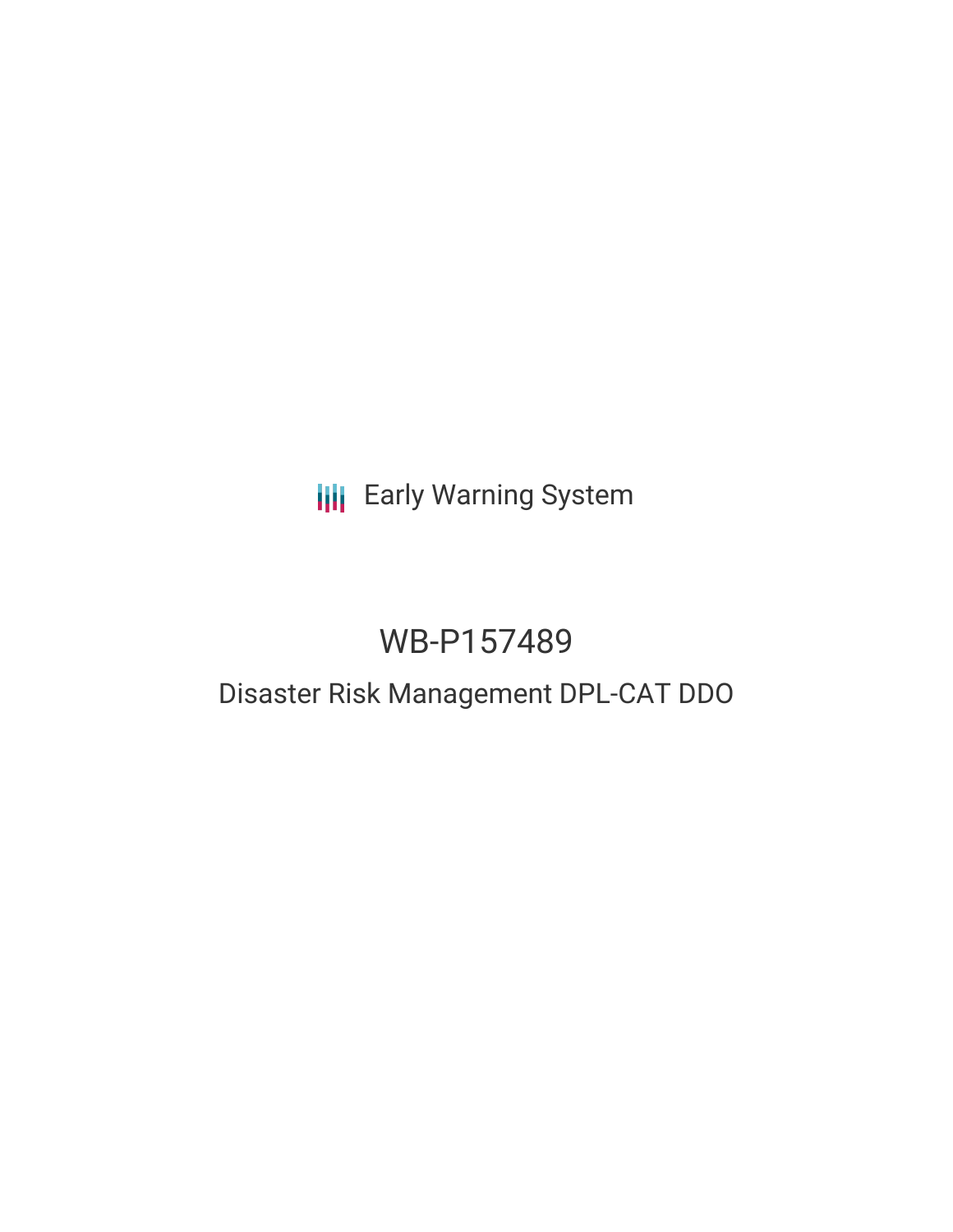

#### **Quick Facts**

| <b>Countries</b>               | Serbia                                      |
|--------------------------------|---------------------------------------------|
| <b>Financial Institutions</b>  | World Bank (WB)                             |
| <b>Status</b>                  | Approved                                    |
| <b>Bank Risk Rating</b>        | U                                           |
| <b>Voting Date</b>             | 2017-05-03                                  |
| <b>Borrower</b>                | Ministry of Finance                         |
| <b>Sectors</b>                 | Climate and Environment, Law and Government |
| <b>Investment Type(s)</b>      | Loan                                        |
| <b>Investment Amount (USD)</b> | \$70.00 million                             |
| <b>Loan Amount (USD)</b>       | \$70.00 million                             |
| <b>Project Cost (USD)</b>      | \$70.00 million                             |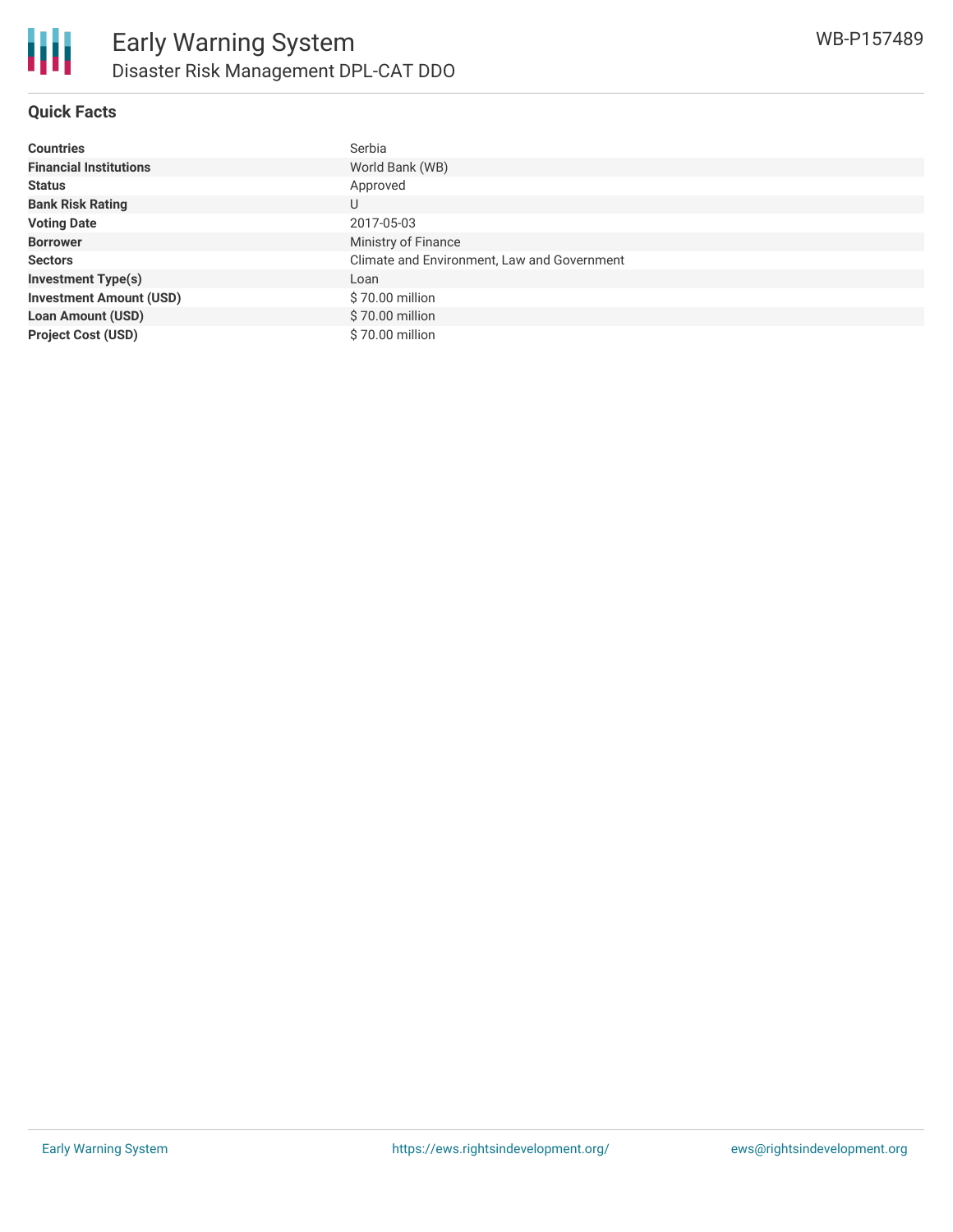

#### **Project Description**

According to bank documents, Serbia is vulnerable to a wide variety of natural hazards, including floods, landslides, droughts, and earthquakes. The proposed operation supports the government's ambitious and robust reform program to increase the resilience of Serbia to the adverse impact of natural hazards. The Cat DDO will provide the government with a fiscal buffer to reduce the impact of future disasters on its fiscal balance as well as critical bridge financing for immediate response. The project development objective of the proposed operation is to enhance the technical and financial capacity of the government to reduce disaster risk and be resilient to the socio-economic and fiscal impacts of natural disasters. Risk/Environmental Category is not applicable for this project.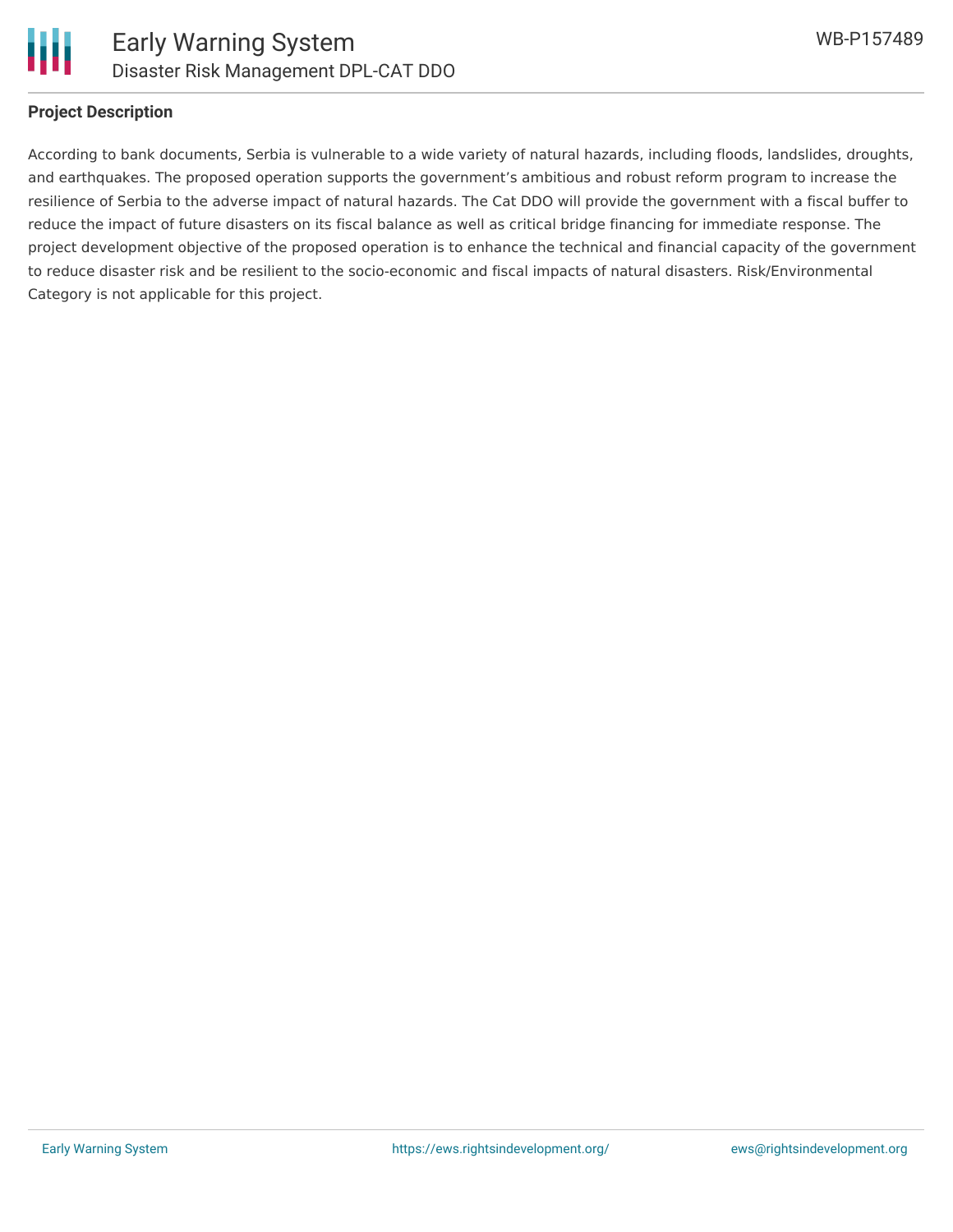

### **Investment Description**

World Bank (WB)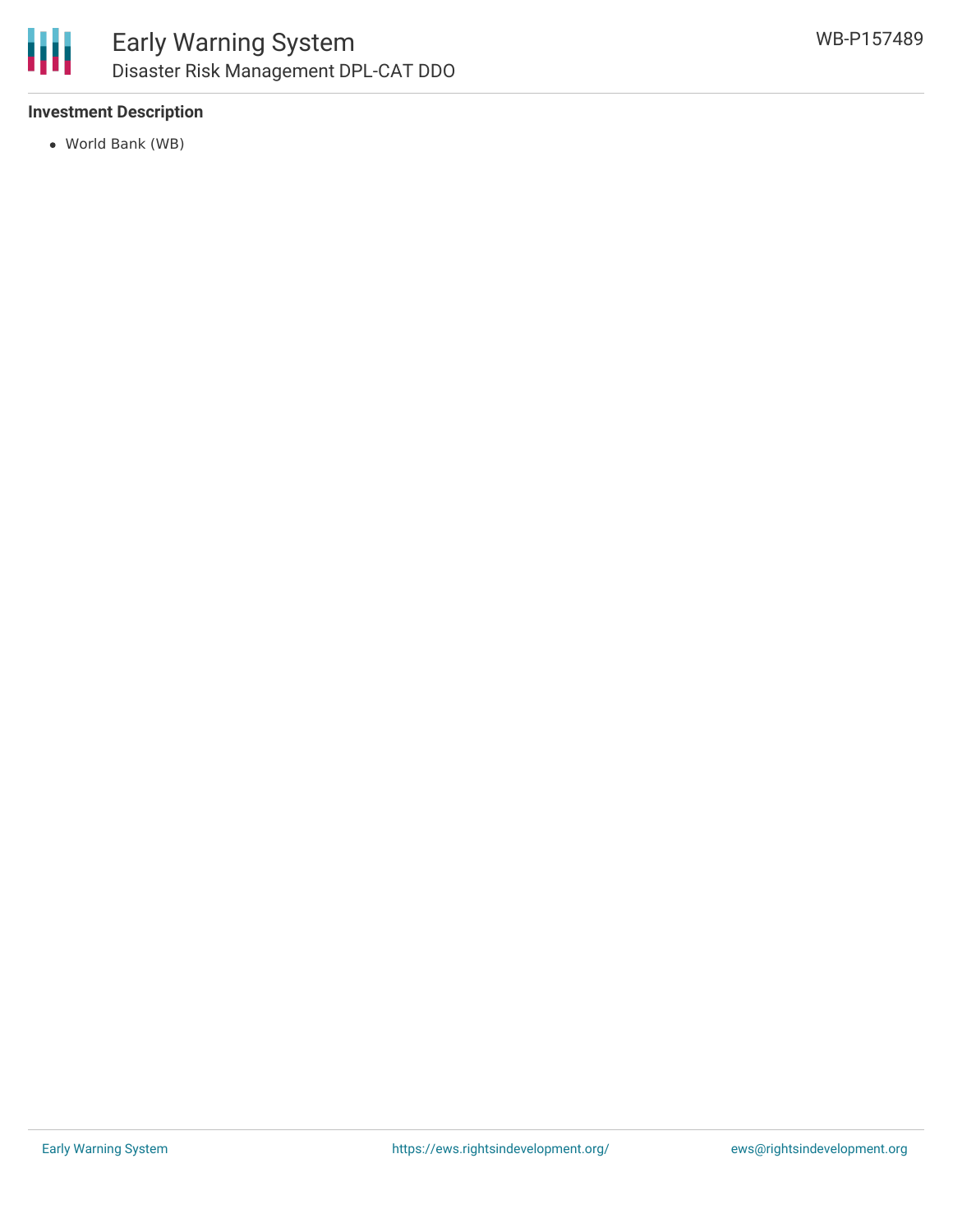### **Contact Information**

Team Leader: Jose C. Joaquin Toro Landivar Senior Disaster Risk Management Specialist, World Bank Telephone No.: 5258+70785 Email Address: jtoro@worldbank.org

ACCOUNTABILITY MECHANISM OF WORLD BANK

The World Bank Inspection Panel is the independent complaint mechanism and fact-finding body for people who believe they are likely to be, or have been, adversely affected by a World Bank-financed project. If you submit a complaint to the Inspection Panel, they may investigate to assess whether the World Bank is following its own policies and procedures for preventing harm to people or the environment. You can contact the Inspection Panel or submit a complaint by emailing ipanel@worldbank.org. You can learn more about the Inspection Panel and how to file a complaint at:

http://ewebapps.worldbank.org/apps/ip/Pages/Home.aspx.